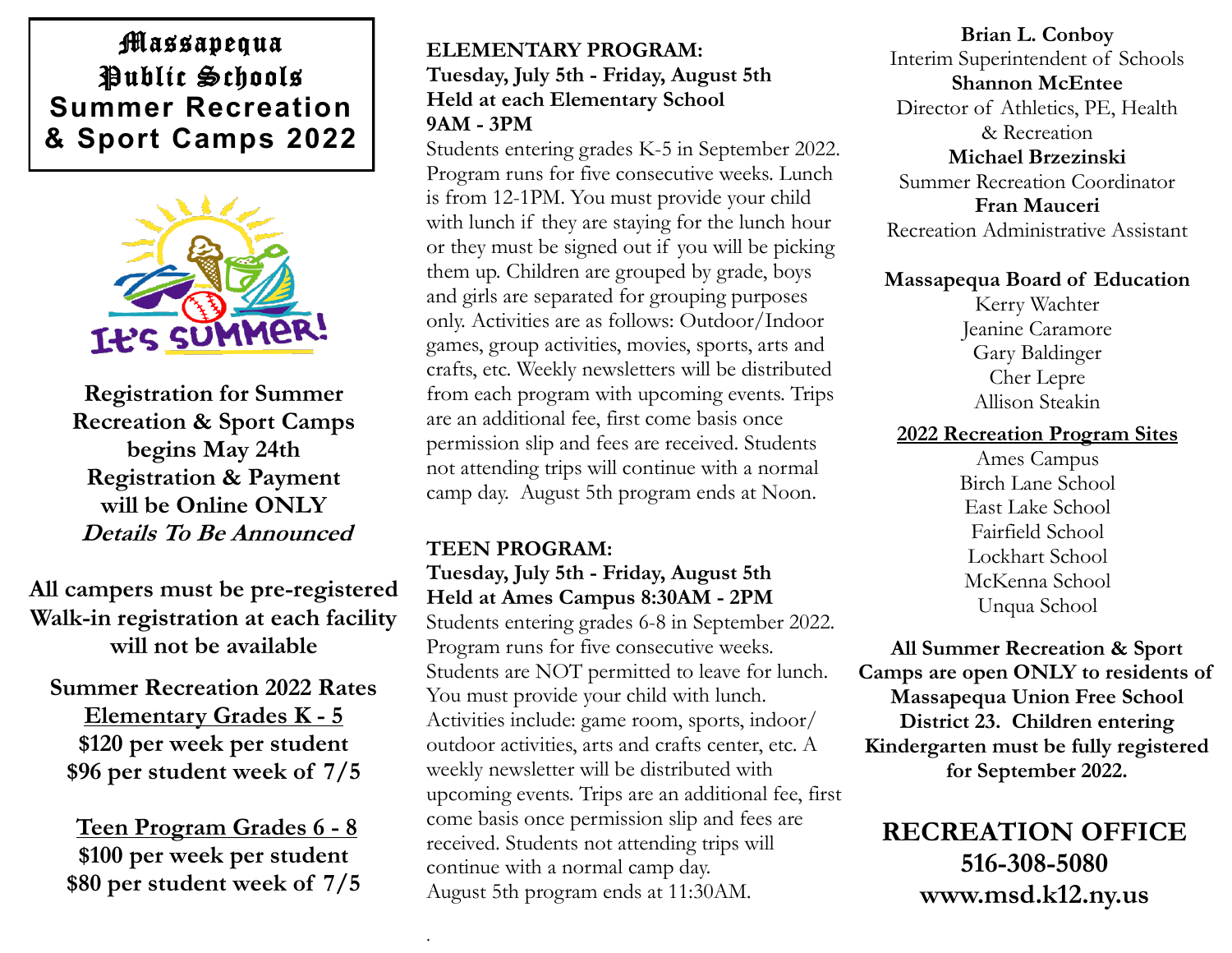## **SPORT CAMPS Grades as of September 2022**

#### **BASEBALL (Boys & Girls) MHS BASEBALL FIELD**

**Core Camp: Ages 7 - 13 as of May 1st No Exceptions** 9AM - 1PM \$170 per week June 27 - July 1, July 5 - 8 (4 days \$136), July 11 - 15, July 18 - 22, July 25 - 29 **Future Stars Camp: Age 5 & 6 as of May 1st No Exceptions** 9AM - 12PM \$135 per week June 27 - July 1, July 11 - 15, July 25 - 29

#### **BOYS BASKETBALL MHS MAIN GYM**

Grades 4 - 8 \$108 July 5 - 8 (4 Days) 2PM - 5PM

#### **GIRLS BASKETBALL MHS MAIN GYM**

Grades 4 - 8 \$135 July 11 - 15 9AM - 12PM

## **CHEERLEADING (Boys & Girls) MHS UPPER GYM**

Grades K - 8 \$135 June 27 - July 1 9AM - 12PM

#### **GIRLS FIELD HOCKEY BERNER STADIUM**

Grades 3 - 8 \$108 July 5 - 8 (4 Days) 9AM - 12PM

#### **FOOTBALL (Boys & Girls) MHS STADIUM** Grades K - 8 \$135

July 25 - 29 9AM - 12PM

### **GOLF (Boys & Girls) BERNER BASEBALL FIELD**

Grades 4 - 8 \$90 June 27 - July 1 9AM - 11AM

## **GIRLS GYMNASTICS MGA GYMNASTICS**

#### **36 East Chestnut Street, Massapequa** Grades K - 6 \$170 July 18 - 22 12:30PM - 3:30PM

#### **BOYS LACROSSE MHS STADIUM** Grades 1 - 6 \$135 June 27 - July 1 9AM - 12PM

## **GIRLS LACROSSE BERNER STADIUM**

Grades 1 - 6 \$135 June 27 - July 1 9AM - 12PM

## **BOYS SOCCER MHS STADIUM**

Grades 1 - 5 \$108 July 5 - 8 (4 Days) 9AM - 12PM

#### **GIRLS SOCCER BERNER STADIUM**

Grades 1 - 5 \$135 July 25 - 29 9AM - 12PM

#### **GIRLS SOFTBALL BERNER SOFTBALL FIELD**

Grades 4 - 8 \$135 June 27 - July 1 9AM - 12PM

## **SPEED & AGILITY (Boys & Girls) MHS FITNESS ROOM & FIELDS**

Grades 9 - 12 \$35 Per Week or \$120 for 4 Weeks 8:30AM - 10:30AM July 6 & 7 Wed. & Thur. July 11 - July 29 (Mon., Tues. & Thur.)

#### **TRACK & FIELD (Boys & Girls) MHS TRACK**

Grades 2 - 8 July 11 - 15 9AM - 12PM \$135 July 25 - 29 9AM - 12PM \$135

#### **BOYS VOLLEYBALL MHS MAIN GYM**

Grades 5 - 8 \$135 July 18 - 22 9AM - 12PM

#### **GIRLS VOLLEYBALL MHS MAIN GYM**

Grades 5 - 8 \$108 July 5 - 8 (4 Days) 9AM - 12PM

#### **WRESTLING (Boys & Girls) MHS WRESTLING ROOM**

Grades K - 6 \$135 July 11 - 15 9AM - 12PM